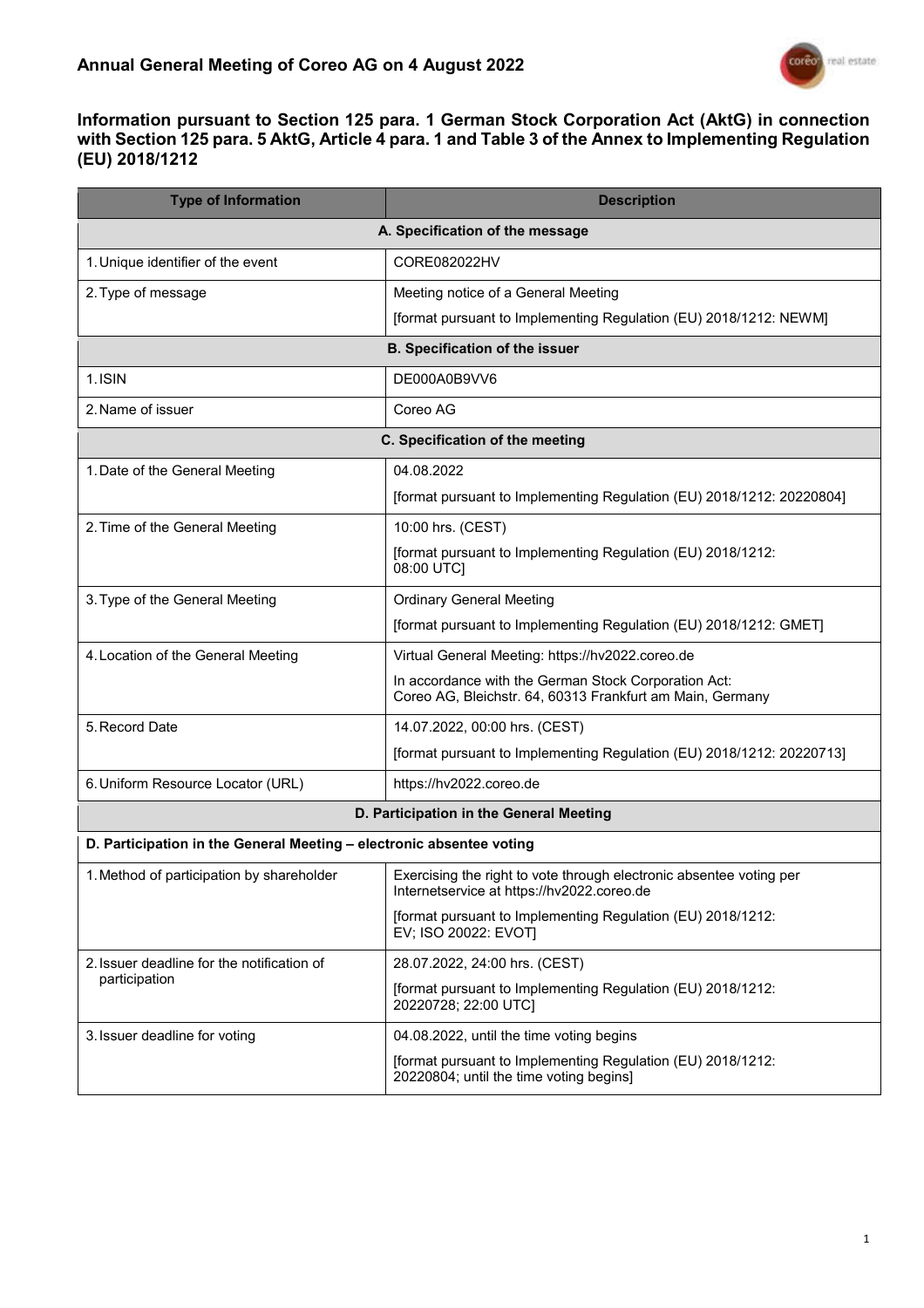٦

 $\overline{r}$ 



٦

| D. Participation in the General Meeting - company-appointed proxies |                                                                                                                                            |  |
|---------------------------------------------------------------------|--------------------------------------------------------------------------------------------------------------------------------------------|--|
| 1. Method of participation by shareholder                           | Exercising the right to vote by granting authority and issuing instructions to<br>the proxies nominated by the Company                     |  |
|                                                                     | [format pursuant to Implementing Regulation (EU) 2018/1212:<br>PX; ISO 20022: PRXY]                                                        |  |
| 2. Issuer deadline for the notification of<br>participation         | 28.07.2022, 24:00 hrs. (CEST)                                                                                                              |  |
|                                                                     | [format pursuant to Implementing Regulation (EU) 2018/1212:<br>20220728; 22:00 UTC]                                                        |  |
| 3. Issuer deadline for voting                                       | Granting authority (with voting instructions) to the proxies nominated by the<br>Company                                                   |  |
|                                                                     | in writing or in text form by postal mail, telefax or email until<br>03.08.2022, 24:00 hrs (CEST)                                          |  |
|                                                                     | [format pursuant to Implementing Regulation (EU) 2018/1212:<br>20220803; 22:00 UTC]                                                        |  |
|                                                                     | electronically via the Internetservice at https://hv2022.coreo.de by<br>$\bullet$<br>04.08.2022, until the time voting begins              |  |
|                                                                     | [format pursuant to Implementing Regulation (EU) 2018/1212:<br>20220804; until the time voting begins]                                     |  |
| D. Participation in the General Meeting - proxy authorisation       |                                                                                                                                            |  |
| 1. Method of participation by shareholder                           | Exercising the right to vote through an authorised third party                                                                             |  |
|                                                                     | [format pursuant to Implementing Regulation (EU) 2018/1212:<br>PX; ISO 20022: PRXY]                                                        |  |
| 2. Issuer deadline for the notification of                          | 28.07.2022, 24:00 hrs. (CEST)                                                                                                              |  |
| participation                                                       | [format pursuant to Implementing Regulation (EU) 2018/1212:<br>20220728; 22:00 UTC]                                                        |  |
| 3. Issuer deadline for voting                                       | Exercising of voting rights via electronic absentee voting by the proxy via<br>Internetservice at https://hv2022.coreo.de:                 |  |
|                                                                     | 04.08.2022, until the time voting begins<br>$\bullet$                                                                                      |  |
|                                                                     | [format pursuant to Implementing Regulation (EU) 2018/1212:<br>20220804; until the time voting begins]                                     |  |
|                                                                     | Exercising of voting rights by the proxy through granting sub-proxies and<br>issuing instructions to the proxies appointed by the Company: |  |
|                                                                     | in writing or in text form by postal mail, telefax or email until<br>$\bullet$<br>03.08.2022, 24:00 hrs (CEST)                             |  |
|                                                                     | [format pursuant to Implementing Regulation (EU) 2018/1212:<br>20220803; 22:00 UTC]                                                        |  |
|                                                                     | electronically via the Internetservice at https://hv2022.coreo.de by<br>$\bullet$<br>04.08.2022, until the time voting begins              |  |
|                                                                     | [format pursuant to Implementing Regulation (EU) 2018/1212:<br>20220804; until the time voting begins]                                     |  |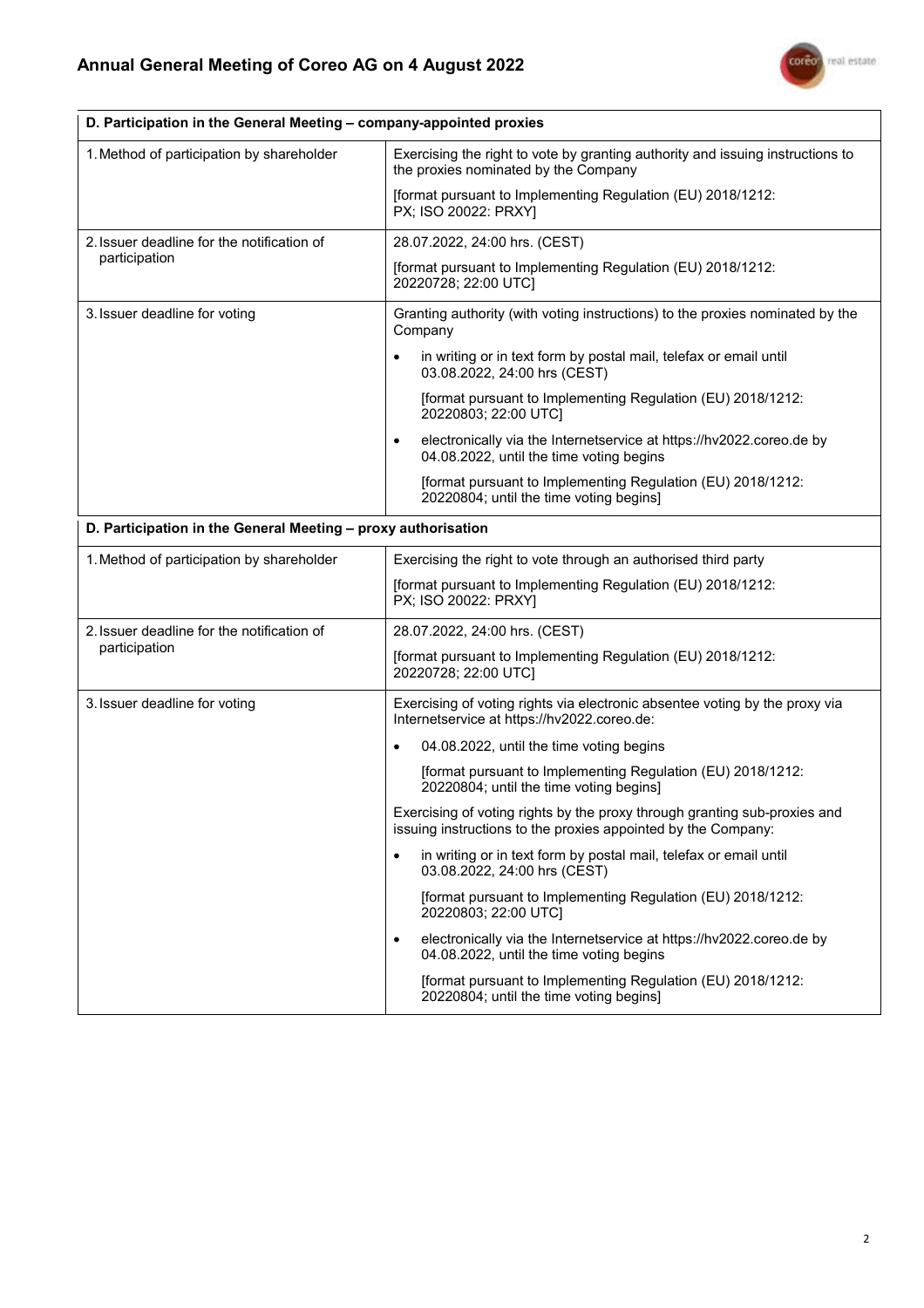## **Annual General Meeting of Coreo AG on 4 August 2022**



| E. Agenda                                             |                                                                                                                                                                                                                                                                                                 |  |
|-------------------------------------------------------|-------------------------------------------------------------------------------------------------------------------------------------------------------------------------------------------------------------------------------------------------------------------------------------------------|--|
| E. Agenda - item 1                                    |                                                                                                                                                                                                                                                                                                 |  |
| 1. Unique identifier of the agenda item               | 1                                                                                                                                                                                                                                                                                               |  |
| 2. Title of the agenda item                           | Presentation of the adopted and audited annual financial statements of<br>Coreo AG as at 31 December 2021, the approved consolidated financial<br>statements as at 31 December 2021, the consolidated management<br>report and the report of the Supervisory Board for the financial year 2021. |  |
| 3. Uniform Resource Locator (URL) of the<br>materials | https://hv2022.coreo.de                                                                                                                                                                                                                                                                         |  |
| 4. Vote                                               |                                                                                                                                                                                                                                                                                                 |  |
| 5. Alternative voting options                         |                                                                                                                                                                                                                                                                                                 |  |
| E. Agenda - item 2                                    |                                                                                                                                                                                                                                                                                                 |  |
| 1. Unique identifier of the agenda item               | $\overline{2}$                                                                                                                                                                                                                                                                                  |  |
| 2. Title of the agenda item                           | Resolution on the discharge of the Executive Board for the financial year<br>2021                                                                                                                                                                                                               |  |
| 3. Uniform Resource Locator (URL) of the<br>materials | https://hv2022.coreo.de                                                                                                                                                                                                                                                                         |  |
| 4. Vote                                               | <b>Binding vote</b>                                                                                                                                                                                                                                                                             |  |
|                                                       | [format pursuant to Implementing Regulation (EU) 2018/1212:<br>BV; ISO 20022: BNDG]                                                                                                                                                                                                             |  |
| 5. Alternative voting options                         | Vote in favour, Vote against, Abstention                                                                                                                                                                                                                                                        |  |
|                                                       | [format pursuant to Implementing Regulation (EU) 2018/1212:<br>VF, VA, AB; ISO 20022: CFOR, CAGS, ABST]                                                                                                                                                                                         |  |
| E. Agenda - item 3                                    |                                                                                                                                                                                                                                                                                                 |  |
| 1. Unique identifier of the agenda item               | 3                                                                                                                                                                                                                                                                                               |  |
| 2. Title of the agenda item                           | Resolution on the discharge of the members of the Supervisory Board for<br>the financial year 2021                                                                                                                                                                                              |  |
| 3. Uniform Resource Locator (URL) of the<br>materials | https://hv2022.coreo.de                                                                                                                                                                                                                                                                         |  |
| 4. Vote                                               | <b>Binding vote</b>                                                                                                                                                                                                                                                                             |  |
|                                                       | [format pursuant to Implementing Regulation (EU) 2018/1212:<br>BV; ISO 20022: BNDG]                                                                                                                                                                                                             |  |
| 5. Alternative voting options                         | Vote in favour, Vote against, Abstention                                                                                                                                                                                                                                                        |  |
|                                                       | [format pursuant to Implementing Regulation (EU) 2018/1212:<br>VF, VA, AB; ISO 20022: CFOR, CAGS, ABST]                                                                                                                                                                                         |  |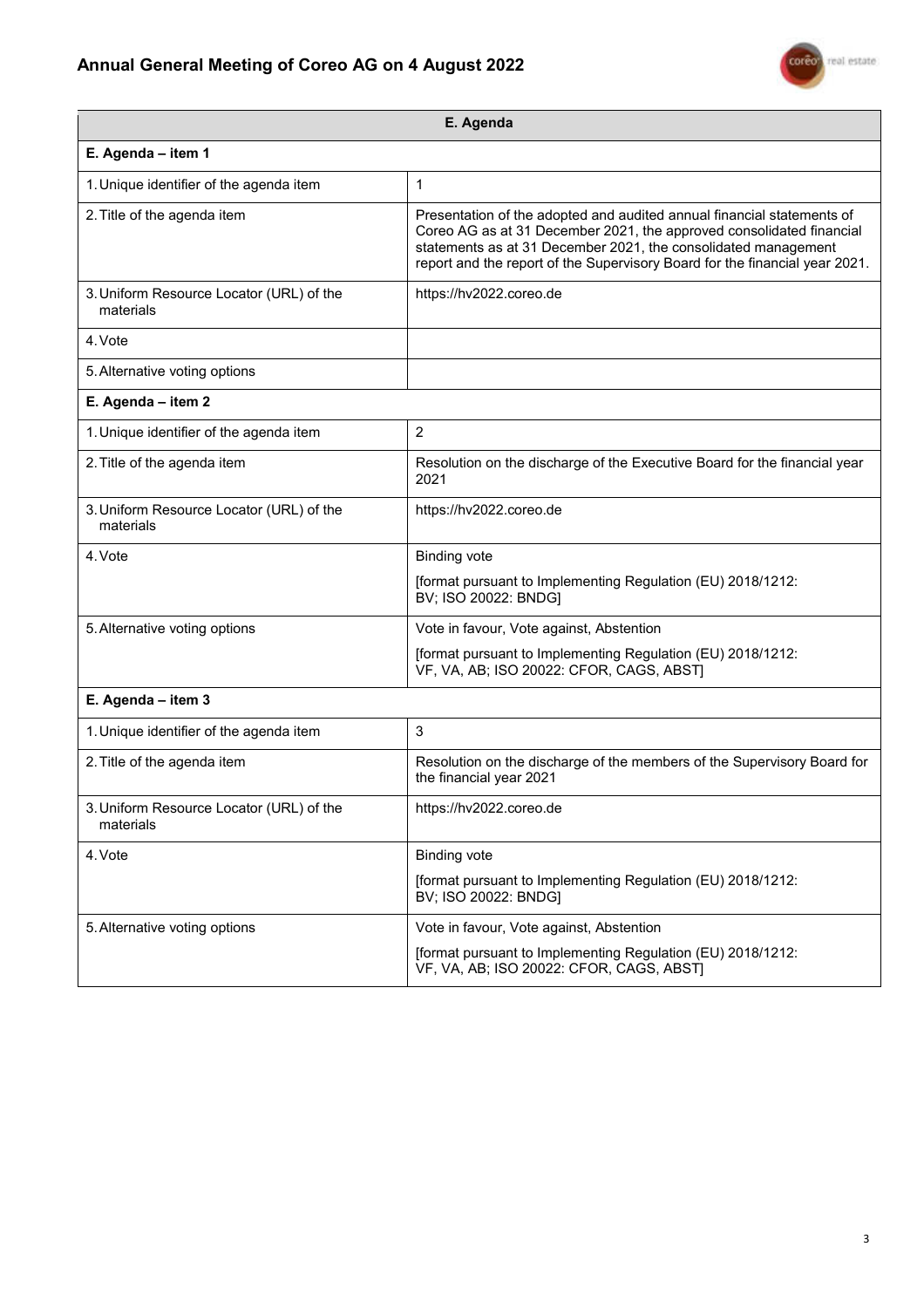I



| E. Agenda - item 4                                    |                                                                                                                                                                                                                                                                                                                                                                                                                                                                                                                                                                                                                                                        |
|-------------------------------------------------------|--------------------------------------------------------------------------------------------------------------------------------------------------------------------------------------------------------------------------------------------------------------------------------------------------------------------------------------------------------------------------------------------------------------------------------------------------------------------------------------------------------------------------------------------------------------------------------------------------------------------------------------------------------|
| 1. Unique identifier of the agenda item               | 4                                                                                                                                                                                                                                                                                                                                                                                                                                                                                                                                                                                                                                                      |
| 2. Title of the agenda item                           | Election of the auditor and group auditor for the financial year 2022                                                                                                                                                                                                                                                                                                                                                                                                                                                                                                                                                                                  |
| 3. Uniform Resource Locator (URL) of the<br>materials | https://hv2022.coreo.de                                                                                                                                                                                                                                                                                                                                                                                                                                                                                                                                                                                                                                |
| 4. Vote                                               | <b>Binding vote</b>                                                                                                                                                                                                                                                                                                                                                                                                                                                                                                                                                                                                                                    |
|                                                       | [format pursuant to Implementing Regulation (EU) 2018/1212:<br>BV; ISO 20022: BNDG]                                                                                                                                                                                                                                                                                                                                                                                                                                                                                                                                                                    |
| 5. Alternative voting options                         | Vote in favour, Vote against, Abstention                                                                                                                                                                                                                                                                                                                                                                                                                                                                                                                                                                                                               |
|                                                       | [format pursuant to Implementing Regulation (EU) 2018/1212:<br>VF, VA, AB; ISO 20022: CFOR, CAGS, ABST]                                                                                                                                                                                                                                                                                                                                                                                                                                                                                                                                                |
| E. Agenda - item 5                                    |                                                                                                                                                                                                                                                                                                                                                                                                                                                                                                                                                                                                                                                        |
| 1. Unique identifier of the agenda item               | 5                                                                                                                                                                                                                                                                                                                                                                                                                                                                                                                                                                                                                                                      |
| 2. Title of the agenda item                           | Resolution on the cancellation of the existing Authorised Capital 2021,<br>the creation of a new Authorised Capital 2022 with the possibility to<br>exclude the subscription right as well as on the corresponding<br>amendment to the Articles of Association                                                                                                                                                                                                                                                                                                                                                                                         |
| 3. Uniform Resource Locator (URL) of the<br>materials | https://hv2022.coreo.de                                                                                                                                                                                                                                                                                                                                                                                                                                                                                                                                                                                                                                |
| 4. Vote                                               | <b>Binding vote</b>                                                                                                                                                                                                                                                                                                                                                                                                                                                                                                                                                                                                                                    |
|                                                       | [format pursuant to Implementing Regulation (EU) 2018/1212:<br>BV; ISO 20022: BNDG]                                                                                                                                                                                                                                                                                                                                                                                                                                                                                                                                                                    |
| 5. Alternative voting options                         | Vote in favour, Vote against, Abstention                                                                                                                                                                                                                                                                                                                                                                                                                                                                                                                                                                                                               |
|                                                       | [format pursuant to Implementing Regulation (EU) 2018/1212:<br>VF, VA, AB; ISO 20022: CFOR, CAGS, ABST]                                                                                                                                                                                                                                                                                                                                                                                                                                                                                                                                                |
| E. Agenda - item 6                                    |                                                                                                                                                                                                                                                                                                                                                                                                                                                                                                                                                                                                                                                        |
| 1. Unique identifier of the agenda item               | 6                                                                                                                                                                                                                                                                                                                                                                                                                                                                                                                                                                                                                                                      |
| 2. Title of the agenda item                           | Resolution on the reduction of the conditional capital 2016 with<br>corresponding amendment of the Articles of Association, resolution on<br>the cancellation of the conditional capital 2009/II with corresponding<br>amendment of the Articles of Association as well as resolution on a new<br>authorisation to grant subscription rights to members of the Management<br>Board and employees of the Company as well as to members of the<br>management and employees of companies affiliated with the Company<br>(stock option programme 2022) and creation of a conditional capital<br>2022/I as well as amendment of the Articles of Association |
| 3. Uniform Resource Locator (URL) of the<br>materials | https://hv2022.coreo.de                                                                                                                                                                                                                                                                                                                                                                                                                                                                                                                                                                                                                                |
| 4. Vote                                               | <b>Binding vote</b>                                                                                                                                                                                                                                                                                                                                                                                                                                                                                                                                                                                                                                    |
|                                                       | [format pursuant to Implementing Regulation (EU) 2018/1212:<br>BV; ISO 20022: BNDG]                                                                                                                                                                                                                                                                                                                                                                                                                                                                                                                                                                    |
| 5. Alternative voting options                         | Vote in favour, Vote against, Abstention                                                                                                                                                                                                                                                                                                                                                                                                                                                                                                                                                                                                               |
|                                                       | [format pursuant to Implementing Regulation (EU) 2018/1212:<br>VF, VA, AB; ISO 20022: CFOR, CAGS, ABST]                                                                                                                                                                                                                                                                                                                                                                                                                                                                                                                                                |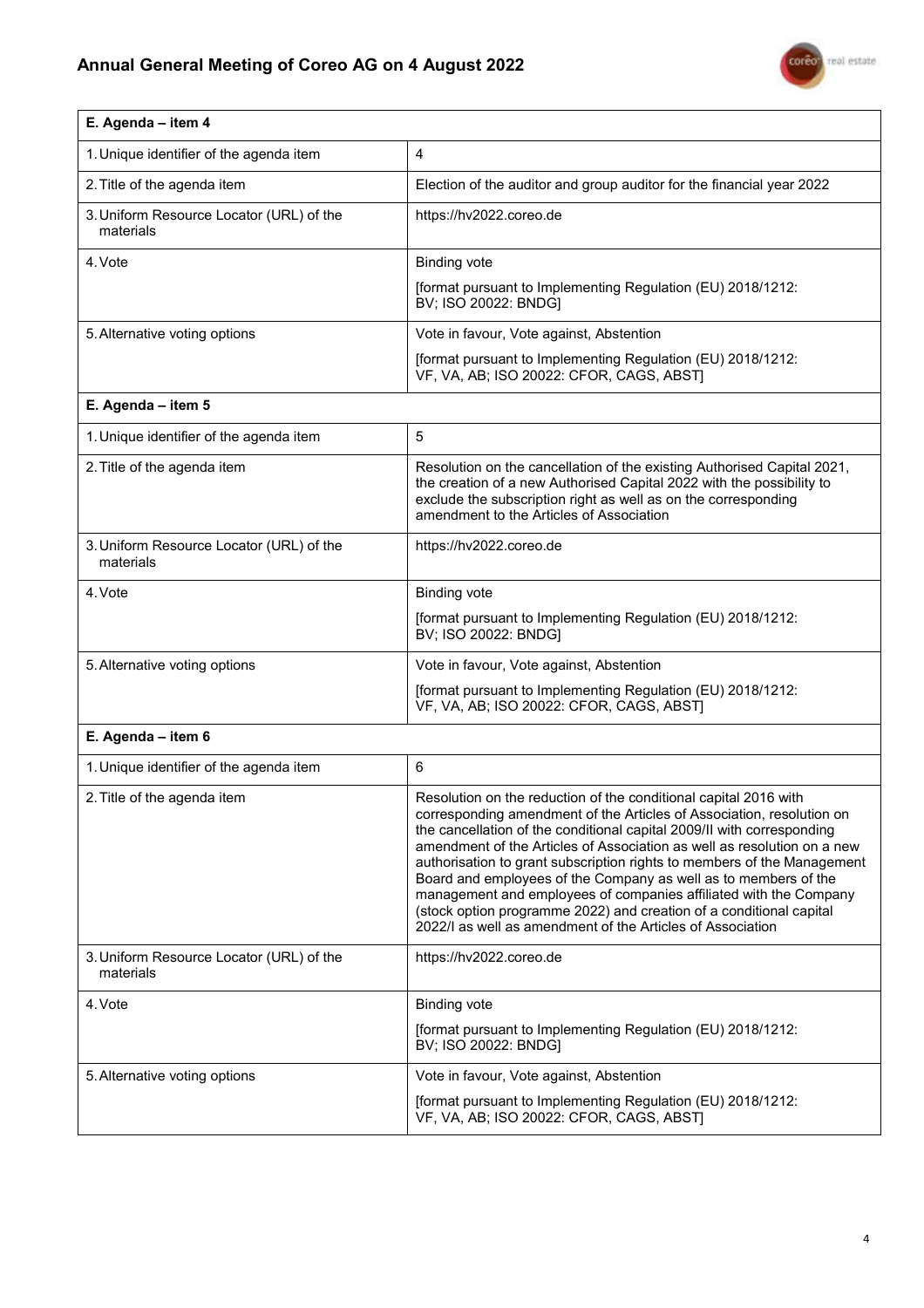

| E. Agenda - item 7                                                                    |                                                                                                                                                                                                                                                                                                                                                                                      |  |
|---------------------------------------------------------------------------------------|--------------------------------------------------------------------------------------------------------------------------------------------------------------------------------------------------------------------------------------------------------------------------------------------------------------------------------------------------------------------------------------|--|
| 1. Unique identifier of the agenda item                                               | $\overline{7}$                                                                                                                                                                                                                                                                                                                                                                       |  |
| 2. Title of the agenda item                                                           | Resolution on the cancellation of the existing authorisation to acquire<br>treasury shares and resolution on the authorisation to acquire and use<br>treasury shares pursuant to section 71 para. 1 no. 8 of the German Stock<br>Corporation Act (AktG) with the possibility to exclude the subscription<br>right and any right to offer shares as well as to cancel treasury shares |  |
| 3. Uniform Resource Locator (URL) of the<br>materials                                 | https://hv2022.coreo.de                                                                                                                                                                                                                                                                                                                                                              |  |
| 4. Vote                                                                               | <b>Binding vote</b>                                                                                                                                                                                                                                                                                                                                                                  |  |
|                                                                                       | [format pursuant to Implementing Regulation (EU) 2018/1212:<br>BV; ISO 20022: BNDG]                                                                                                                                                                                                                                                                                                  |  |
| 5. Alternative voting options                                                         | Vote in favour, Vote against, Abstention                                                                                                                                                                                                                                                                                                                                             |  |
|                                                                                       | [format pursuant to Implementing Regulation (EU) 2018/1212:<br>VF, VA, AB; ISO 20022: CFOR, CAGS, ABST]                                                                                                                                                                                                                                                                              |  |
| E. Agenda - item 8                                                                    |                                                                                                                                                                                                                                                                                                                                                                                      |  |
| 1. Unique identifier of the agenda item                                               | 8                                                                                                                                                                                                                                                                                                                                                                                    |  |
| 2. Title of the agenda item                                                           | Resolution on the amendment of the remuneration of the Supervisory<br>Board and amendment of the Articles of Association                                                                                                                                                                                                                                                             |  |
| 3. Uniform Resource Locator (URL) of the<br>materials                                 | https://hv2022.coreo.de                                                                                                                                                                                                                                                                                                                                                              |  |
| 4. Vote                                                                               | <b>Binding vote</b>                                                                                                                                                                                                                                                                                                                                                                  |  |
|                                                                                       | [format pursuant to Implementing Regulation (EU) 2018/1212:<br>BV; ISO 20022: BNDG]                                                                                                                                                                                                                                                                                                  |  |
| 5. Alternative voting options                                                         | Vote in favour, Vote against, Abstention                                                                                                                                                                                                                                                                                                                                             |  |
|                                                                                       | [format pursuant to Implementing Regulation (EU) 2018/1212:<br>VF, VA, AB; ISO 20022: CFOR, CAGS, ABST]                                                                                                                                                                                                                                                                              |  |
| F. Specification of the deadlines regarding the exercise of other shareholders rights |                                                                                                                                                                                                                                                                                                                                                                                      |  |
| F. Shareholder right - supplementary motions                                          |                                                                                                                                                                                                                                                                                                                                                                                      |  |
| 1. Object of deadline                                                                 | Submission of requests for additions to the agenda                                                                                                                                                                                                                                                                                                                                   |  |
| 2. Applicable issuer deadline                                                         | 10.07.2022, 24:00 hrs (CEST) (time of receipt decisive)                                                                                                                                                                                                                                                                                                                              |  |
|                                                                                       | [format pursuant to Implementing Regulation (EU) 2018/1212:<br>20220710; 22:00 UTC]                                                                                                                                                                                                                                                                                                  |  |
| F. Shareholder right - counter-motions                                                |                                                                                                                                                                                                                                                                                                                                                                                      |  |
| 1. Object of deadline                                                                 | Submission of counter-motions to specific items on the agenda                                                                                                                                                                                                                                                                                                                        |  |
| 2. Applicable issuer deadline                                                         | 20.07.2022, 24:00 hrs (CEST) (time of receipt decisive)                                                                                                                                                                                                                                                                                                                              |  |
|                                                                                       | [format pursuant to Implementing Regulation (EU) 2018/1212:<br>20220720; 22:00 UTC]                                                                                                                                                                                                                                                                                                  |  |
| F. Shareholder right - proposals for election                                         |                                                                                                                                                                                                                                                                                                                                                                                      |  |
| 1. Object of deadline                                                                 | Submission of election proposals for the election of Supervisory Board<br>members or auditors                                                                                                                                                                                                                                                                                        |  |
| 2. Applicable issuer deadline                                                         | 20.07.2022, 24:00 hrs (CEST) (time of receipt decisive)                                                                                                                                                                                                                                                                                                                              |  |
|                                                                                       | [format pursuant to Implementing Regulation (EU) 2018/1212:<br>20220720; 22:00 UTC]                                                                                                                                                                                                                                                                                                  |  |